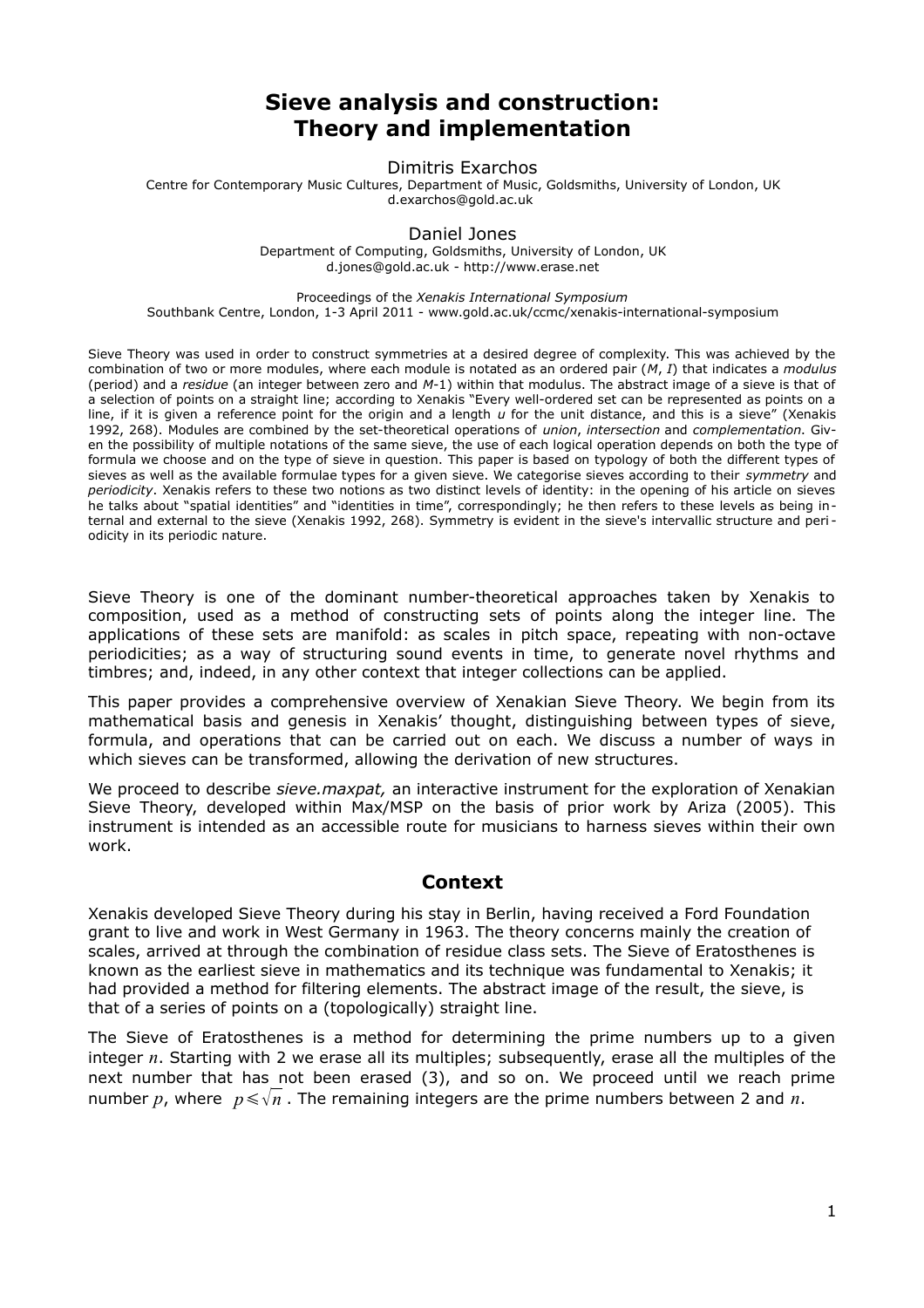|                | 2              | 3             |                  | 5               |                 |                | 8             | 9              |                 |                 | 2              | 3              |                 |                 |                           |                |                                   |                |                 |
|----------------|----------------|---------------|------------------|-----------------|-----------------|----------------|---------------|----------------|-----------------|-----------------|----------------|----------------|-----------------|-----------------|---------------------------|----------------|-----------------------------------|----------------|-----------------|
| 11             | 12             | 13            | 1 4              | 15              | 16              | 17             | 18            | 19             | 20              | 11              | 12             | 13             | 1 4             | 1þ              | 16                        | 17             | 18                                | 19             | 20              |
| 21             | 22             | 23            | 2μ               | 25              | 26              | 27             | 2β            | 29             | 30              | $\frac{21}{3}$  | $\frac{21}{2}$ | 23             | 44              | 25              | 26                        | $\frac{27}{3}$ | $2\beta$                          | 29             |                 |
| 31             | 3 <sub>2</sub> | 33            | 3μ               | 35              | 36              | 37             | 3B            | 39             | 40              | 31              | 3 <sub>2</sub> | $\frac{33}{3}$ | $\frac{34}{2}$  | 35              | $\frac{36}{2}$            | 37             | 38                                | $\frac{3}{3}$  | 40              |
| 41             | 42             | 43            | 44               | 45              | 4б              | 47             | 4β            | 49             | 50              | 41              | 42             | 43             | 44              | 45<br>⋠         | 4б                        | 47             | 48                                | 49             | 50              |
| 1              | $\overline{2}$ | 3             | 4                | 5               | þ               | $\overline{7}$ | 8             | $\frac{9}{3}$  | 49              | $\mathbf{1}$    | $\overline{2}$ | 3              | 4               | 5               | $\overline{\mathfrak{h}}$ | $\tau$         | 8                                 | १              | 49              |
| 11             | 12<br>J.       | 13            | $\frac{14}{2}$   | $\frac{1}{3}$   | $\frac{16}{2}$  | 17             | $\frac{1}{3}$ | 19             | 20<br>25        | 11              | $\frac{1}{23}$ | 13             | 排               | $\frac{1}{3}$   | $\frac{16}{2}$            | 17             | $\overline{\mathbf{c}}$<br>1\$    | 19             | 36              |
| $\frac{21}{3}$ | $\frac{2}{2}$  | 23            | 44               | $\frac{25}{5}$  | $\frac{26}{2}$  | $\frac{2}{3}$  | 28            | 29             | BЮ              | $\frac{21}{37}$ | $\frac{22}{2}$ | 23             | $\frac{14}{23}$ | $\frac{25}{5}$  | $\frac{26}{2}$            | $\frac{1}{3}$  | 28                                | 29             |                 |
| 31             | 3þ             | $\frac{3}{3}$ | $\frac{3\mu}{2}$ | $\frac{35}{5}$  | $\frac{36}{23}$ | 37             | 38            | $\frac{3b}{3}$ | $\frac{40}{25}$ | 31              | $3\frac{1}{2}$ | $\frac{3}{3}$  | $\frac{34}{2}$  | $\frac{35}{57}$ | $\frac{36}{23}$           | 37             | $\overline{c}$<br>$3\overline{8}$ | $\frac{3p}{3}$ | $\frac{40}{25}$ |
| 41             | 42             | 43            | 44               | $\frac{45}{35}$ | $\frac{46}{2}$  | 47             | 48            | 49             | \$0<br>25       | 41              | 4Þ             | 43             | 44              | $\frac{45}{35}$ | 46                        | 47             | $\frac{48}{23}$                   | 49             | $\frac{10}{25}$ |
|                |                |               |                  |                 |                 |                |               |                |                 |                 |                |                |                 |                 |                           |                |                                   |                |                 |

**Figure 1.** The Sieve of Eratosthenes.

In Figure 1, *n* = 50. The table consists of four parts (each for one stage of the process) and shows the cross-outs for each element: in the top left part of the table we have erased all the multiples of 2 (every second number), in the top right part all the multiples of 3 (every third number), and so on for 5 and finally 7, which is the greatest prime  $p \leqslant \sqrt{50}$  .<sup>[1](#page-11-0)</sup>

Xenakis's definition of sieves is general, but clear: "Every well-ordered set can be represented as points on a line, if it is given a reference point for the origin and a length *u* for the unit distance, and this is a sieve" (Xenakis 1992, 268). The theory was used in order to construct symmetries at a desired degree of complexity. This was achieved by the combination of two or more *modules*. A module is notated by an ordered pair (*M*, *I*) that indicates a *modulus* (period) and a *residue* (an integer between zero and *M*-1) within that modulus.

For example, for  $M = 3$  and  $I = 1$  we have the following module:

$$
(3, 1) = \{1 4 7 10 13 \ldots\}.
$$

Elements that lie in distance equal to the value of the modulus are said to be *congruent modulo M* or to belong to the same congruence class. In the example, elements 4, 7, and 10 are congruent modulo 3:

$$
4 \equiv 7 \mod 3
$$

$$
7 \equiv 10 \mod 3.
$$

#### **Logical operations**

By applying the set-theoretical operations of union  $(+)$ , intersection  $(\cdot)$ , and complementation (–), or a combination of them, one can construct more complex sieves.

The **union** (+) of two modules includes elements that belong to either modules ("either/or").<sup>[2](#page-12-0)</sup> For example

$$
(3, 0) + (4, 0) = \{0\ 3\ 4\ 6\ 8\ 9\ 12\ 15\ 16\ 18\ 20\ 21\ 24\ldots\}.
$$

The **period** of this sieve is equal to the Lowest Common Multiple (LCM) of 3 and 4, that is, 12.

$$
(3, 0) + (4, 0) = \{0\ 3\ 4\ 6\ 8\ 9\}
$$

The **intervallic succession**<sup>[3](#page-12-1)</sup> of a sieve is a listing of all its successive intervals:

3 1 2 2 1 3 3 1 2 2 1 3.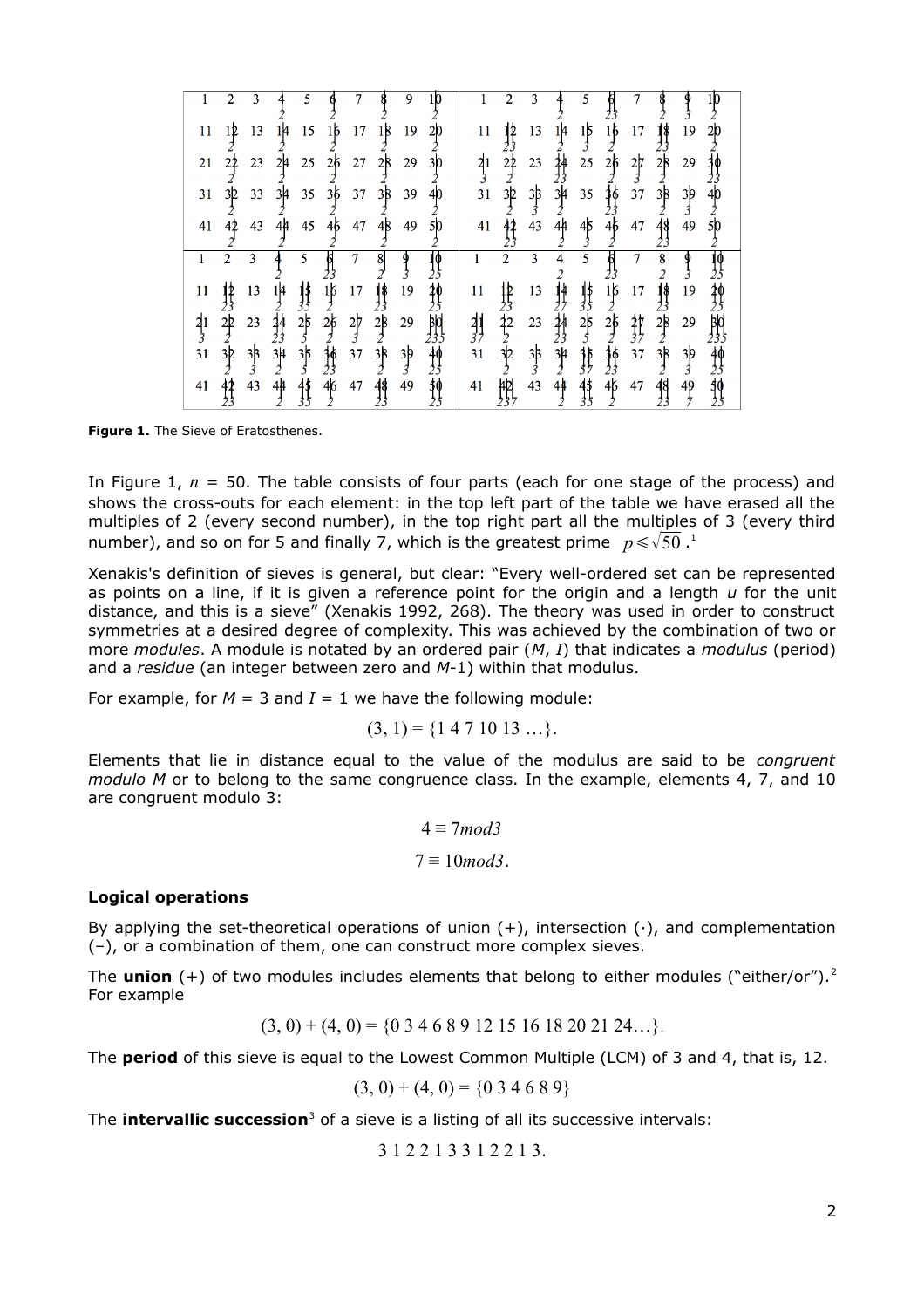**Intersection** (∙) includes only the coincidences, elements from both modules ("both/and"). In the case of the major diatonic scale we can choose to represent the sieve either using its period (12 semitones) or using moduli 3 and 4; the operation of union is used in the former case, and a combination of union and intersection in the latter.

$$
(12, 0) + (12, 2) + (12, 4) + (12, 5) + (12, 7) + (12, 9) + (12, 11) =
$$
  

$$
(4, 0) \cdot (3, 0) + (4, 2) \cdot (3, 2) + (4, 0) \cdot (3, 1) + (4, 1) \cdot (3, 2) + (4, 3) \cdot (3, 1) + (4, 1) \cdot (3, 0) + (4, 3) \cdot (3, 2)
$$

Each intersection in the latter formula corresponds to a module in the former. Thus,

$$
(12, 0) = (4, 0) \cdot (3, 0)
$$

$$
(12, 2) = (4, 2) \cdot (3, 2)
$$

and so on. Within the scope of a single occurrence of a period, an intersection corresponds to a unique point. 3 and 4 are coprime and therefore their product equals the period of 12 semitones. We can now choose to regroup these elements around the modulus of 4 (distributive property):

 $(4, 0) \cdot [(3, 0) + (3, 1)] + (4, 1) \cdot [(3, 0) + (3, 2)] + (4, 3) \cdot [(3, 1) + (3, 2)] + (4, 2) \cdot (3, 2).$ 

This alternative formula for the same sieve is aimed at facilitating comparison with other sieves that might share modulus 4, or maybe with other versions of the same sieve.

**Complementation** (–) includes all the elements that are not members of the original module ("negation"), and is useful to simplify the notation. [4](#page-12-2)

For example,  $(3,0)+(3,1)=(3,2)$ .

# **Types of sieves**

There are four types of sieves, two for each of the two criteria of *symmetry* and *periodicity*:

- a) Symmetry refers to the intervallic succession of the sieve, which can be either palindromic (symmetric) or not (asymmetric).
- b) Periodicity refers to the period of the sieve: this can be either a prime or a composite number.

**Symmetric** sieves may be expressed merely as a union of two different modules (asymmetric sieves may not). We also call symmetric the sieves that have a palindromic intervallic succession under cyclic transposition, which is essentially a shift of the intervallic succession to the right or to the left.<sup>[5](#page-12-3)</sup> In this sense, all white-key modes 'constitute a unique sieve' (Xenakis 1992: 268) and, since the mode on D is symmetric (with intervallic structure 2 1 2 2 2 1 2), the major diatonic scale is symmetric too.

Sieves with a non-palindromic intervallic succession are called **asymmetric**. The theoretical expression of an asymmetric sieve is impossible without using intersection.

However, decomposing the period is not possible for all sieves. Factorial decomposability refers to intersections of modules and depends on whether the period of the sieve is a prime or a composite number. It follows that sieves whose period is prime cannot be decomposed into factors. Of course, a prime period can be found in any sieve (either symmetric or asymmetric). A prime asymmetric sieve is the one used in *Jonchaies* (1977, for orchestra).[6](#page-12-4)



**Figure 2.** The sieve of *Jonchaies*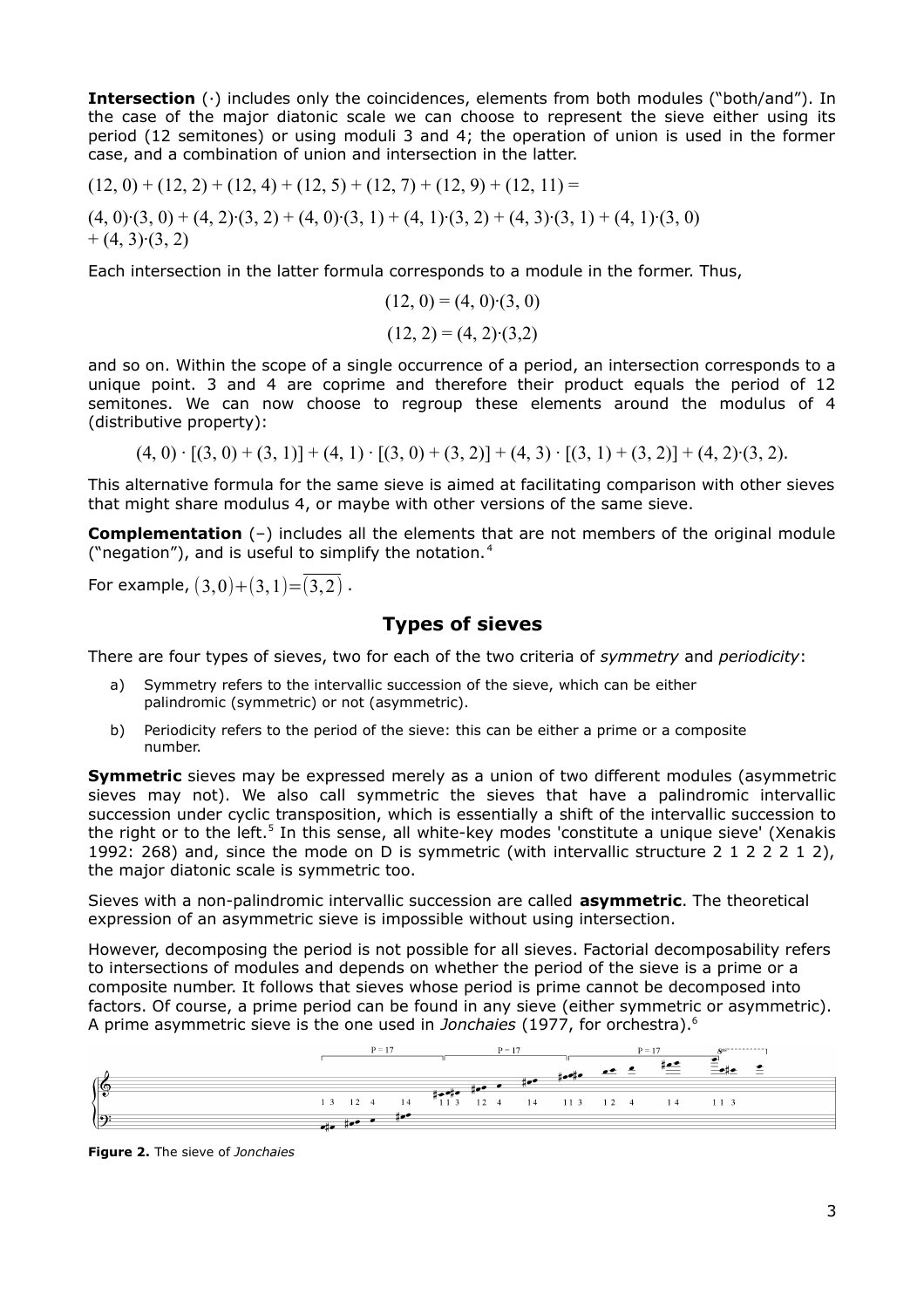Its intervallic succession is asymmetric (it is non-palindromic in any of its cyclic transpositions) and its period is one octave and a perfect 4th, i.e. 17 semitones, which is a prime. This type of sieves can be notated according to their period only, which is equivalent to writing down all its "pitch-classes": {0 1 4 5 7 11 12 16}. In other words, the sieve of *Jonchaies* can be written only as a union of eight modules (one for each element in the range of the period) that share modulus 17 (where  $0 = A2$ ):

$$
(17, 0) + (17, 1) + (17, 4) + (17, 5) + (17, 7) + (17, 11) + (17, 12) + (17, 16).
$$

Xenakis's intention to arrive at a "more hidden" symmetry must therefore refer to **composite asymmetric** sieves (see Xenakis 1992, 269-70). An example of such a sieve is the harmonic minor. But Xenakis's general aesthetic led him to much more complex asymmetric sieves with significantly larger periods, such as 60 or 90 semitones.<sup>[7](#page-12-5)</sup>

Having defined internal symmetry as a palindromic intervallic structure and non-symmetry as non-palindromic, this level of "hidden symmetries", curiously perhaps, seems to refer to intermediate stages between the two extreme poles. These two poles are occupied by symmetric sieves on the one side (either prime or composite) and prime asymmetric sieves on the other; the former are too regular to offer any interesting properties and the latter seem to escape the scope of the theory. In a note of Xenakis' article we read that "it is sometimes necessary and possible to decompose" a modulus (Xenakis 1992, 381). "Possibility" here refers to the period's factorial decomposition (if it is a composite number) and "necessity" to the unveiling of a hidden symmetry whenever it exists.

# **Types of formulae**

Given that there is a indefinite number of alternative formulae when starting with a sieve (as a series of point on a topologically straight line), the following typology refers to formula-types that one can derive from a given sieve. There is no interest as to how the given sieve might have been constructed, and the formula-types are classified according to the information each type reveals. Similarly to sieve-types, there are two criteria and, therefore, four types of formulae. According to whether a formula takes into account the overall period of the sieve or its internal, or *inner periodicities*, it can be either *periodic* or *inner-periodic*. When a formula derives from prime factorisation (of the period or of the internal periodicities), it is called *decomposed*. Finally, a formula which does not derive from prime factorisation and which includes only union of modules is called *simplified*. This paper argues that Xenakis' approach to sieve-based composition has evolved in two phases, and that these phases are reflected in his use of two quite different types of sieve formulae: the periodic decomposed during the 60s and the inner-periodic simplified during the 80s.

### **Periodic decomposed formula**

According to Xenakis, period decomposition enables "comparison among different sieves"; thus we can (a) "study their degree of difference" and (b) "define a notion of distance" (Xenakis 1992, 270). The treatment of composite sieves presupposes that a decision is made on which factors to employ in the decomposition of the period. At first it seems that the only restriction is a matter of convenience: any combination of moduli whose LCM equals the period is sufficient, as long as the difference between the residues in an intersection is divisible by the GCD of the moduli (in order to secure the intersection is not empty; see Xenakis 1992, 272). When the moduli are coprime then the difference between the residues can be of any value and this is useful in order to be able to apply transformational processes without any restrictions. However, this is only a matter of convenience.

The rationale behind the decomposition of a composite modulus is related to Prime Factorisation.<sup>[8](#page-12-6)</sup> Sieve Theory follows this principle in order to render the building blocks of a sieve (scale, rhythm sequence, etc.), by breaking its period down to elementary moduli (i.e. moduli that cannot be further decomposed). According to the Unique Factorisation Theorem, every natural number either is a prime number itself or can be written as a *unique* product of primes. Therefore, any integer *a* greater than 1 can be uniquely written in the following form: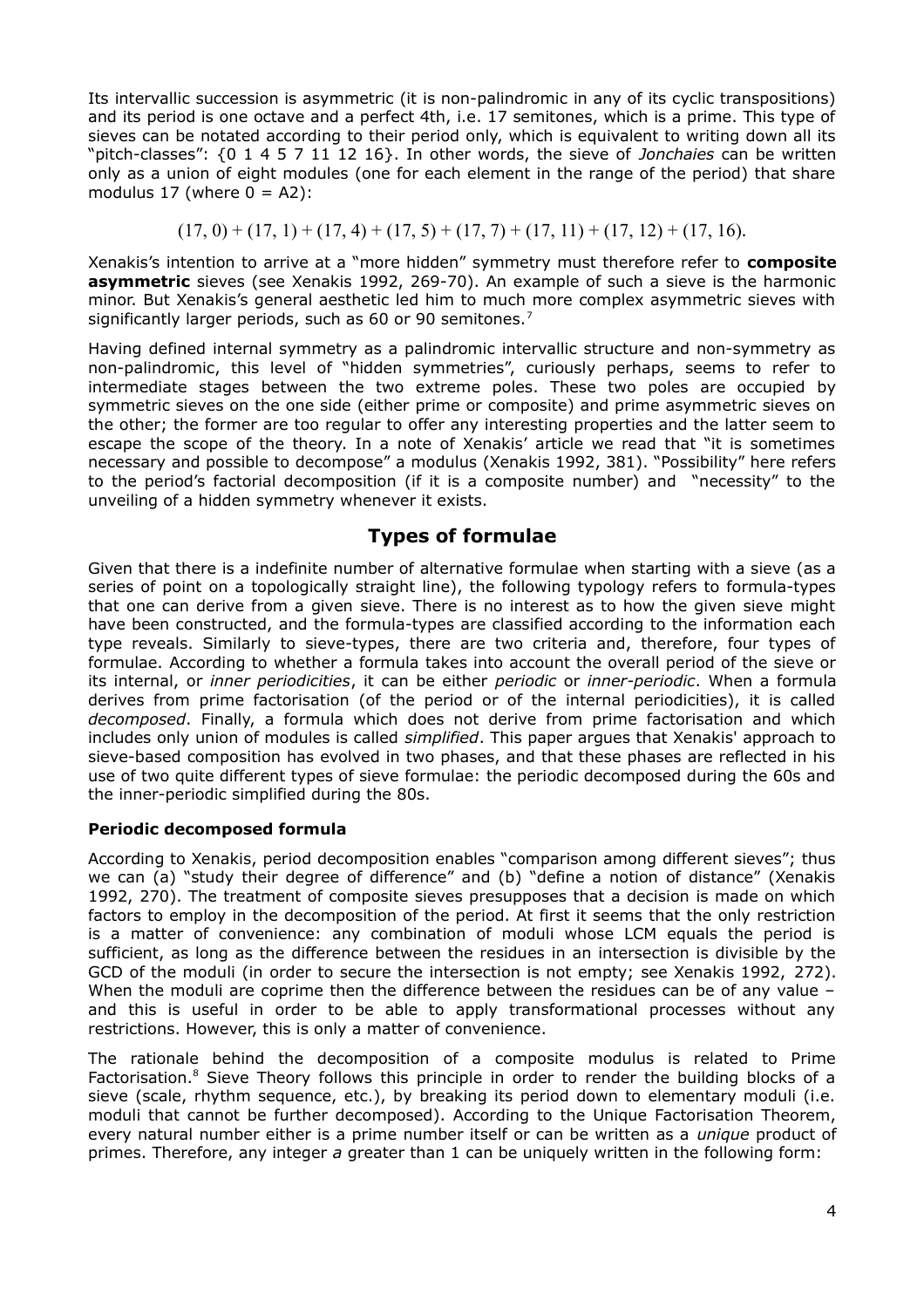$$
a=p_1^k\cdot p_2^l\cdot\ldots\cdot p_k^m
$$

where  $p_1$ ,  $p_2$ , ...,  $p_k$  are primes.

Any scale can be decomposed to its "elementary" form; this is the level of "hidden symmetry" that Xenakis referred to.

It is easily implied from the theorem that since two numbers  $a, b$  are coprime then  $a^m, b^n$  are coprime as well (with *m*, *n* being any integer greater than 0). In the above form, all numbers  $(p_1, p_2, ..., p_k)$  are primes themselves and therefore any combination of any two or more, forms a set of coprime numbers. Consequently, any combination of any power of these numbers is still a set of coprime numbers. Thus we see that unique factorisation also secures co-primality.

The prime factors of 12 are  $2^2$  $\cdot$ 3. When these two factors correspond to moduli, the literal intersection would be (2, *I*1)∙(2, *I*2)∙(3, *I*3). It is obvious that (2, *I*1)∙(2, *I*2) is not a valid option. If  $I_1 = I_2$  the module intersects with itself:  $(2, I_1) = (2, I_2)$ ; and in the case they are different the intersection is empty.<sup>[9](#page-12-7)</sup> We should therefore resolve any exponentials before treating prime factors as the elementary moduli of a period:  $12 = 2^2 \cdot 3 = 4 \cdot 3$ . Therefore,  $(12, I) = (4, I_1) \cdot (3, I_1)$ *I*2).

The above means that there is one practical limitation in applying prime factorisation. The resolution of all powers prior to the decomposition of the moduli is not possible for all composite moduli. A modulus that cannot be decomposed is either a prime number, or a *prime power* (the power of a single prime). Such a number, i.e. a prime power, is 16: its prime factorisation gives  $2<sup>4</sup>$ . Therefore, although modulus 16 is composite, it cannot be decomposed. Therefore, a sieve whose period is a prime power is non-decomposable and therefore belongs to the same category as prime sieves.

The **decomposed formula** is the one that employs only moduli that are primes or prime powers. These are the elementary moduli that derive from the prime factorisation of the sieve's period. Of this type is the formula that uses moduli 4 and 3 to express a sieve whose period is 12. A more complex decomposed formula is that of the sieve of *Nekuïa*.



**Figure 3.** Sieve of *Nekuïa*.

 $8_0$ • $(11_0 + 11_2 + 11_4 + 11_5 + 11_6) + 8_1$ • $(11_2 + 11_3 + 11_6 + 11_7 + 11_9) + 8_2$ • $(11_0 + 11_1 + 11_2 + 11_3 + 11_5 +$  $11_{10}$  + 83⋅ $(11_1 + 11_2 + 11_3 + 11_4 + 11_{10}) + 8_4$ ⋅ $(11_0 + 11_4 + 11_8) + 8_5$ ⋅ $(11_0 + 11_2 + 11_3 + 11_7 + 11_9 + 11_{10}) +$  $8_6$ • $(11_1 + 11_3 + 11_5 + 11_7 + 1_8 + 11_9) + 8_7$ • $(11_3 + 11_6 + 11_7 + 11_8 + 11_{10})$ 

The two elementary moduli here are prime power 8 and prime 11 and the period of the sieve is  $8·11 = 88$  semitones.<sup>[10](#page-12-8)</sup>

#### **Inner periodicities and the simplified formula**

In cases where, as with the *Jonchaies* sieve, decomposition is not possible, the periodic formula is necessarily simplified. Similarly, the formula of a sieve might consist only of unions and include moduli that do not derive from the prime factorisation of the period. For example, the following formula for a sieve with period 90, is periodic simplified:  $(10, 0) + (9, 1)$ .

In order to achieve a *unique* simplified formula (consisting only of unions of modules that do not derive from prime factorisation) we have to look at Xenakis' own algorithm for the generation of the formula, as well as at the notion of inner periodicities.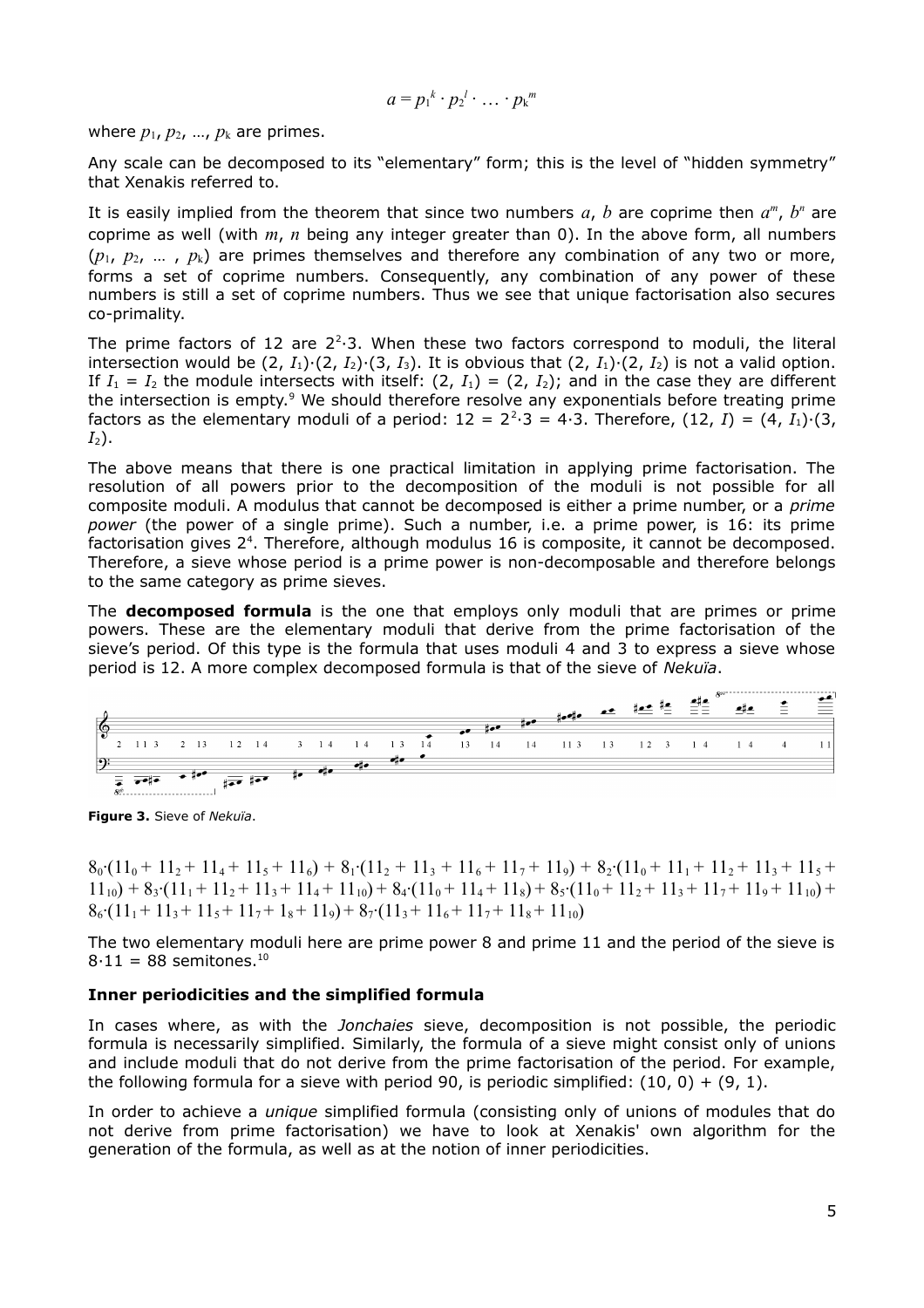Although Xenakis's article "Sieves" dates from 1990, the first extended reference to Sieve Theory is found in the final section of "Towards a Metamusic"; an article of 1967, whose unpublished manuscript dates from 1965, titled "Harmoniques (Structures hors-temps)" (see Solomos 2001, 236 & Turner 2005). These two writings reflect two phases of sieve-theoretical and compositional attitude. During the first, from *Akrata* (1964-65) until *Persephassa* (1969), Xenakis used the decomposed formula (which is based on the external period), in order to study its structure and generate transformations. The alternative of a simplified formula appears only in the 1990 article. The progression from the decomposed to the simplified formula, reflects a transition from a certain kind of compositional aesthetics to another.

The internal (intervallic) structure of a sieve had always been more important for Xenakis than its external aspect. Highly irregular and asymmetric intervallic successions, were more important than the length of the period, which in most cases was too long to be audible. Sieve Theory was developed in order to study internal, hidden symmetries. It is important to underline that these symmetries are not found in the intervallic succession as such. Xenakis demonstrated that an elementary modulus is a kind of tempered chromatic scale, with a unit other than the semitone (Xenakis 1992, 195). Furthermore, the elementary moduli are thought both as both symmetries and periodicities (Xenakis 1992, 270). In a decomposed formula these periodicities are shown to coincide (intersection) and join (union) in order to produce the points of the sieve. In a simplified formula the elementary moduli have the form of periodicities that are joined only by union. A combination of elementary modules in a simplified formula can be compared to a combination of several 'chromatic scales' with various units (*M*) and different starting points (*I*).

The turning point in Xenakis' sieve-based composition is marked by his orchestral work *Jonchaies* (1977). In the preface to the score he clearly states that the work "deals with pitch 'sieves' (scales) in a new way". As we have shown, the *Jonchaies* sieve is prime asymmetric, which excludes a decomposed formula; and it is a rare case where the period is small enough to be easily audible. It is the first time that such a type is used and this verifies that Xenakis did not rely on the decomposition of the period anymore. In the work, or in Xenakis' language, inside time, the sieve is treated with a particular technique that Solomos has termed "halo sonority" (see Solomos 1996, 84). Xenakis himself described this technique briefly in the preface to the score of *Nekuïa* (1981), as "multiplicities of shifted melodic patterns, like in a kind of artificial reverberation". The result is a kind of heterophony, very different from the settheoretical treatment of *Herma*'s *"*symbolic music". Indeed, for Xenakis sieves became timbres rather than pitch sets or scales.

The idea of "multiplicities of shifted patterns" can also be seen in the structure of the sieves following *Jonchaies*. On the surface, these sieves are characterised by an irregular distribution of intervals, between a semitone and a major 3rd, dispersed over the whole range, with rare strings of semitones longer than three. The construction of such sieves is inspired by the Javanese *pelog* with its interlocking fourths; hence the characteristic intervallic succession 1 4 1 semitones, seen already in the *Jonchaies* sieve. Further, in an interview of 1989 Xenakis revealed his interest in choosing intervals that produce 'tension', which for him was a kind of objective category, produced by

the opposition of large and small intervals – that is, the contrast between something very narrow and something much larger. To maintain this tension along the sieve – in other words in the scale you have chosen – is a tall order. It is also an intriguing problem: none of the parts is to be symmetric – that is, periodic; nor are the ranges to be periodic as compared to the higher or lower ranges, maintaining tension all the while in a different way (Varga 1996, 146).

The contrast of intervals produced by two interlocking fourths is a key example that suggests a move towards the 'simplified' conception of sieves. The intervallic succession of 1 4 1 would be produced by points  $\{0, 1, 5, 6\}$ , which in turn are produced by modules  $(5, 0)$  and  $(5, 1)$ ; i.e. two shifted perfect 4hs. Nothing prevents one to add more 'interlocking' modules of various modulus sizes. Each of these modules would thus be equivalent to a different chromatic scale. The result would be a multiplicity of shifted chromatic scales (each with a different unit distance). A simplified formula would be more indicative of such a multiplicity of elementary modules (periodicities), as, unlike the decomposed, it excludes intersection (which in the range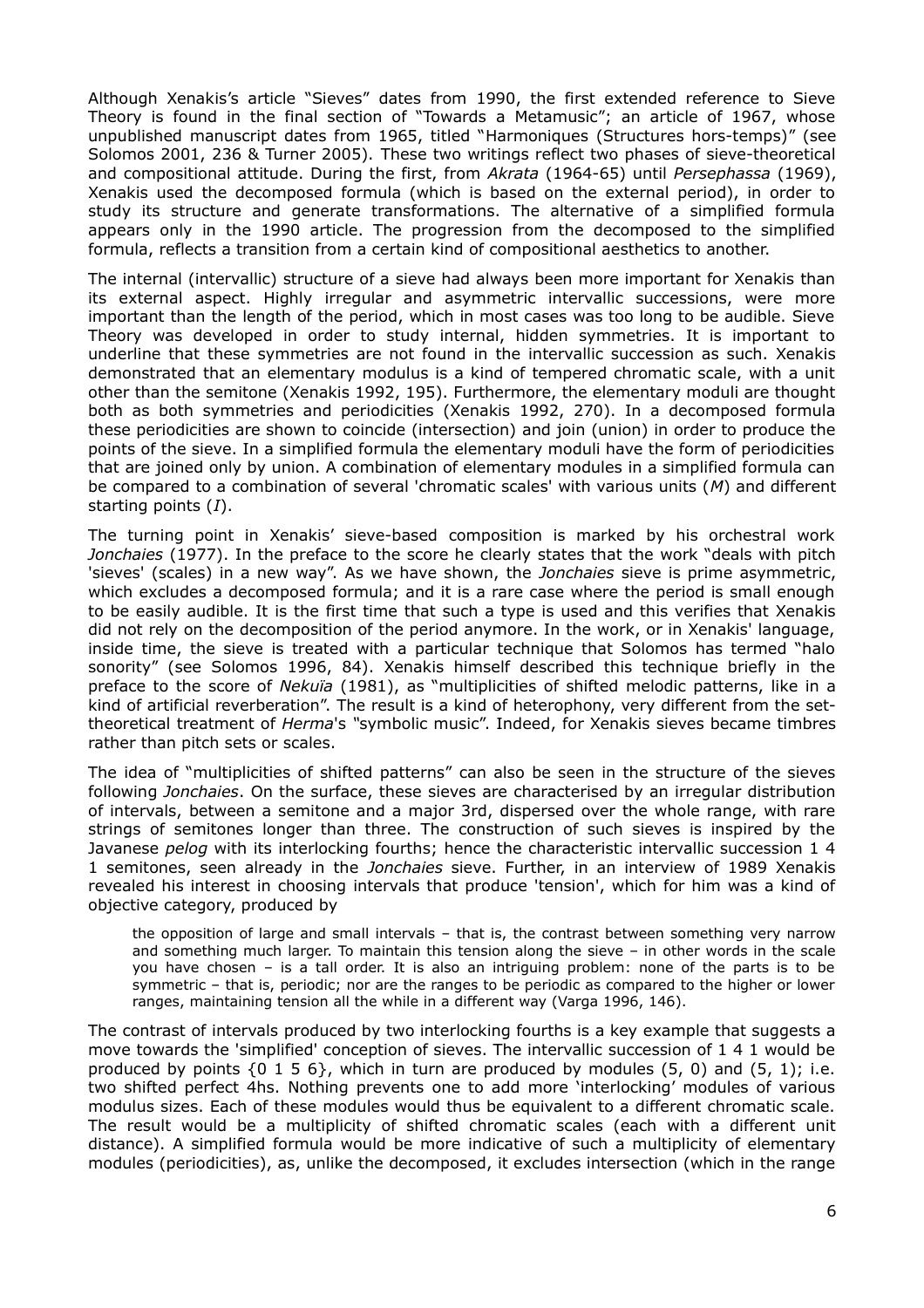of one period produces only a single point). It is exactly the same principle that Xenakis used for the composition of *Jonchaies*. In the following quotation he talks about the rhythmic structures, but the same was applied to the pitch sieves of the following period:

We can illustrate regular events by points an equal distance apart. On a second, lower parallel line, more points represent other regular patterns with a different time unit, so they are shifted with respect to the first line's points even if they start together. This procedure can be repeated with regular points on other lines. When we hear all these lines together, we obtain a flow of events which consists of a regular intervallic series, but which as a whole is impossible to grasp. Our brain is totally unable to follow such a complicated flow (Xenakis 1996, 148).

The inspiration for *Jonchaies*, the composer comments, comes from the results of his research in sound synthesis for *La légende d'Eer*, of the same year. In the preface to the score of *Jonchaies*, Xenakis writes: "one starts from noise and […] periodicities are injected to it". Admittedly, this is a possibility offered by stochastics and, in particular, his application of random walks and Brownian movements, which exemplified a reversal of standard sound synthesis. However, the inspiration from electroacoustic to instrumental composition (and vice versa) can be seen, metaphorically, in relation to Sieve Theory as well. The idea of individual periodicities is not extremely different from the original idea of stochastics: individual elements are distributed in such a way that are not intended to be perceived as such, but to create a "multitude of sounds, seen as a totality" (Xenakis 1992, 9).

At the end of "Sieves" Xenakis argues that the inverse, that is the application of Sieve Theory to sound synthesis, is "quite conceivable" (Xenakis 1992, 276). Extending the metaphor of injected periodicities, we could say that the simple modules in a simplified formula represent the individual, internally hidden periodicities (or symmetries, or regularities) of a sieve. In the same sense, it is more than conceivable, instead of starting from noise, to start from the total chromatic throughout the audible range and "inject periodicities" to it in order to construct a sieve that produces a certain timbre. A formula that accounts for these periodicities is not the one whose starting point is the decomposition of the sieve's period. In other words, when a formula ignores the overall period, the elementary moduli account straight for the points of the sieve. Since each module in a simplified formula represents a regularity, then every irregular scale can be analysed as a multiplicity of regularities. This is also the fundamental idea behind the Sieve of Eratosthenes. The sequence of prime numbers has no known pattern; it appears purely random and irregular and the Sieve of Eratosthenes provides a simple method of achieving this irregularity by an algorithmic process that deduces all regular patterns.

### **Inner-periodic simplified formula**

The redundancy of simplified formulae can be overcome by checking every single point of the sieve and assigning to it the smallest possible modulus. More specifically, we can find for each point the module with the smallest modulus, that either starts on this point or produces it later, without producing any "parasitical" points. Xenakis arrived at such a unique simplified formula, by constructing an algorithm, which goes through the following steps:

- a) Starting with the lowest point of the sieve  $(I_n)$  and with  $M = 1$ , we test each point for inclusion in module (*M*, *I*) and check if:
	- i. (*M*, *I*) produces only points that belong to the given sieve, and
	- ii. (*M*, *I*) produces at least one of the not-yet-covered points of the given sieve.
- b) If (i) is not satisfied we pass on to  $M + 1$ . If it is satisfied we keep the module and check if (ii) is satisfied: if yes, we keep the module and pass onto the next point  $(I_{n+1})$ ; if not, we ignore the module and pass onto  $I_{n+1}$ .
- c) We stop when each point of the sieve has been covered by a module.

This is the algorithm that Xenakis implemented in his program for the 'Generation of the logical formula of a sieve from a series of points on a line', published in 'Sieves'. Xenakis' own description, according to which 'each point is considered as a point of departure', might be slightly confusing. The algorithm does not merely look for the smallest modulus that *departs*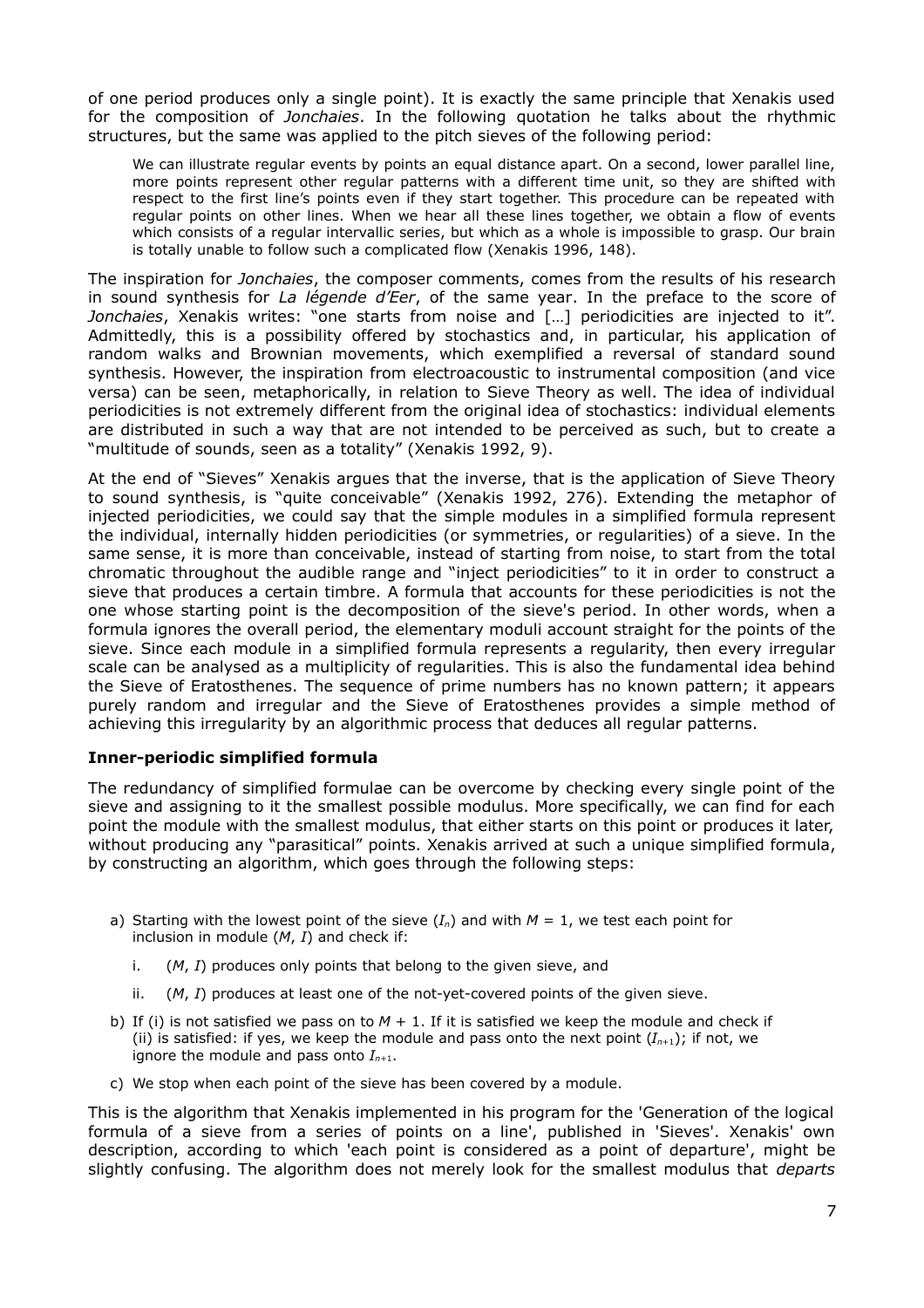from the point under consideration, but for the smallest modulus that starts at a point *smaller than its own size* and that *produces* the point under consideration (unless this point is located early enough in the sieve that is itself the starting point of the module). Let us take one example: if the point under consideration is 22, the program starts checking, from the bottom up, the modules whose members include 22:  $(1, 0)$ ,  $(2, 0)$ ,  $(3, 1)$ ,  $(4, 2)$ ,  $(5, 2)$  and so on, passing on to  $M + 1$ , until it finds a module that satisfies the following: a) includes point 22) its members all belong to the given sieve and c) it covers at least one of the not-yetencountered points of the sieve. If no such module is found with  $M \le 22$  (while  $M > I$ ), then it looks for  $M > 22$  with  $I = 22$ . Afterwards, it checks the redundancy of the module; when all points have been covered, it computes the period of the sieve (as the LCM of all moduli) and finally displays the formula. $^{11}$  $^{11}$  $^{11}$ 

Therefore, the unique simplified formula that the above algorithm yields, represents the inner periodicities of the sieve, in the form of modules with the smallest possible modulus that account for the given sieve point by point, from the bottom up. We call this, an *inner-periodic* simplified formula*.* The inner-periodic simplified formula for the sieve of *Nekuïa* is

 $24_0 + 14_2 + 22_3 + 31_4 + 28_7 + 29_9 + 19_{10} + 25_{13} + 24_{14} + 26_{17} + 23_{21} + 24_{10} + 30_9 + 35_{17} + 29_{24} + 32_{25} +$  $30_{29} + 26_{21} + 30_{17} + 31_{16}$ .

The information that such a formula type reveals relates to Xenakis' original suggestion of a degree of symmetry. Given the range *n* and an average density *D* of a sieve (number of points / *n*), the larger the number of modules in a formula, the more asymmetric the sieve. The above formula shows clearly that the *Nekuïa* sieve (in fact all Xenakis' sieves of the second phase) is much more asymmetric than, say, a sieve of the same *n* and *D* with two modules, or with one module (i.e. a whole-tone scale that extends for 88 semitones).<sup>[12](#page-12-10)</sup>

#### **Inner-periodic decomposed formula**

If we decompose the composite moduli above, we get the inner-periodic decomposed formula: $13$ 

 $8_0·3_0 + 2_0·7_2 + 2_1·11_3 + 31_4 + 4_3·7_0 + 29_9 + 19_{10} + 25_{13} + 8_6·3_2 + 2_1·13_4 + 23_{21} + 8_2·3_1 + 2_1·3_0·5_4 + 5_2·7_3$  $+ 29_{24} + 32_{25} + 2_1 \cdot 3_2 \cdot 5_4 + 2_1 \cdot 13_8 + 2_1 \cdot 3_2 \cdot 5_2 + 31_{16}$ 

It is obvious from the above, that this type of formula presupposes that the inner-periodic simplified formula has been appropriately found beforehand, through Xenakis' algorithm.

### **Metabolae (transformations) of sieves**

One of the aims that underlie the theoretical expression of a sieve (formula) is to enable transformations or, to use Xenakis' own term, *metabolae*. As he demonstrated, there are several possible ways of modifying the formula of a sieve: we may modify the modulus *M* or the residue *I*, or both. These ways have been adequately demonstrated by Squibbs (1996, 57- 67) and Gibson (2003, 58-72). However, these two scholars do not make a distinction between formula types and demonstrate transformational possibilities only on the decomposed formula.

#### **Inversion: Sieve**

Inversion can be effected simply by reversing the intervallic succession and afterwards reconstructing the sieve accordingly.

#### **Inversion: Periodic formula**

On the formula, this can be achieved by altering the residues. In a periodic formula (either decomposed or simplified), e.g. the formula for the *Jonchaies* sieve shown above, we replace all the residues by their negative value and then reduce according to the modulus. Module (17, 5) would then become (17, -5) and finally (17, 12). When this is applied to all modules, the resulting formula produces the inversion: [14](#page-12-12)

a) 
$$
(17, 0) + (17, 1) + (17, 4) + (17, 5) + (17, 7) + (17, 11) + (17, 12) + (17, 16)
$$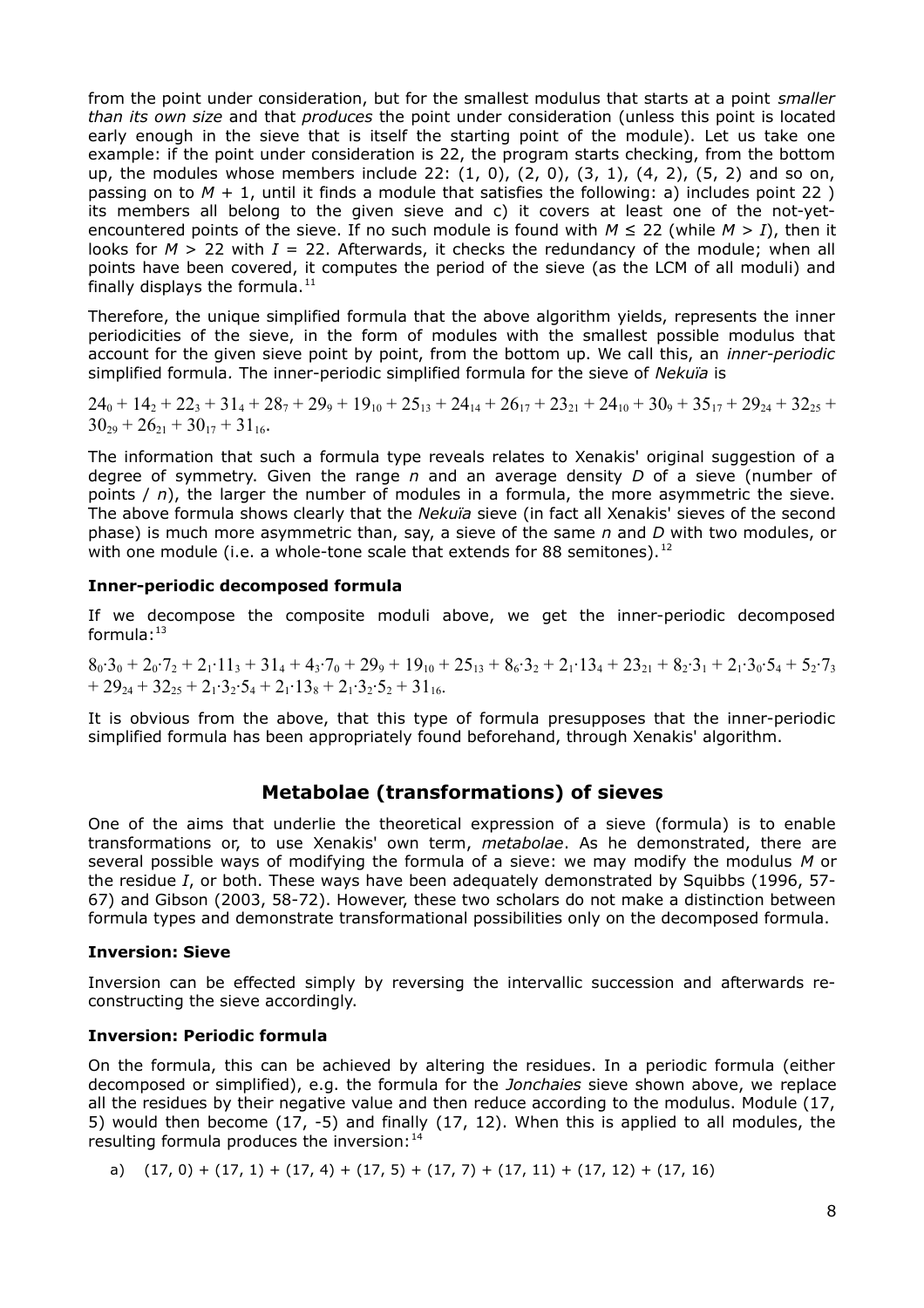- b)  $(17, 0) + (17, -1) + (17, -4) + (17, -5) + (17, -7) + (17, -11) + (17, -12) + (17, -16)$
- c)  $(17, 0) + (17, 16) + (17, 13) + (17, 12) + (17, 10) + (17, 6) + (17, 5) + (17, 1)$
- d)  $(17, 0) + (17, 1) + (17, 5) + (17, 6) + (17, 10) + (17, 12) + (17, 13) + (17, 16)$

#### **Inversion: Inner-periodic formula**

To produce the inversion of a sieve from an inner-periodic simplified formula, we replace each *I* by the difference between the highest point of the sieve (*n*) and the final point of the module it belongs to:  $n - (R \cdot M + I)$ , where R is number of repetitions of each module.<sup>[15](#page-12-13)</sup> The innerperiodic formula that produces the inversion of the sieve of *Nekuïa* is

 $24_{16} + 14_2 + 22_{19} + 31_{22} + 28_{25} + 29_{21} + 19_2 + 25_0 + 24_2 + 26_{19} + 23_{21} + 24_6 + 30_{19} + 35_1) + 29_6 + 32_{31}$  $+ 30_{29} + 26_{15} + 30_{11} + 31_{10}$ .

#### **Cyclic transposition: Sieve**

The most straight-forward way of producing a cyclic transposition is by shifting the sieve's intervallic succession to the right or to the left and reducing modularly all points that exceed the period (or range) of the sieve.

#### **Cyclic transposition: Periodic formula**

Similar to inversion, we can transpose cyclically a sieve by altering the residues in a periodic formula. If we add the same number to all residues in the formula, we get a transposition of the same degree as the added number. Adding different number to different moduli still gives a cyclic transposition, so long as we add the same number to all residues of the same modulus (see Gibson 2003, 61-3).

#### **Moduli substitution**

Whereas affecting the residues (or even the unit of the sieve) merely rearranges the intervallic succession, changing the moduli in a formula produces new structures. As is well known, Xenakis applied this method in *Nomos Alpha*, a process of modulus substitution, which has been termed "generalised Fibonacci process" (Agon *et al*, 2004, 153-5). Xenakis chose a specific modulo multiplication group  $(Z^*_{18})$  and a specific cyclic path of integers within that group (starting with 11 and 13) and taking the numbers in pairs he formed the moduli in each generated formula (see also, Gibson 2003, 79 & Vriend 1981, 54-5).

11, 13, 17, 5, 13, 11, 17, 7, 11, 5, 1, 5, 5, 7, 17, 11, 7, 5, 17 , 13,5 11, 1, 11...

The possible tools of sieve transformation are unlimited. Xenakis' metabolic process for the sieves of *Nomos Alpha* is essentially a purpose-built algorithm (which also involved residue substitution in order to avoid sparse sieves); one can conceive of any sort of mechanisable processes that could produce new versions of sieves. This paper tried to provide the theoretical basis for such endeavours. The central problem of the theory, the redundancy of formulae for a given sieve, is overcome (by either basic number theory or algorithmic processes) through a typology of formulae types. The composer or analyst can choose a formula type according to the information sought or the type of metabolae one desires to achieve. Using Xenakis' famous dichotomy of inside- and outside-time structures, we can say that while the sieve is outside of time, metabolae involve the process of creating new outside-time structures, but also a sketch for the way sieves are employed inside time.

# **Implementation**

In the remainder of this chapter, we describe *sieve.maxpat*, an interactive implementation of Xenakis' sieves, featuring graphical methods of plotting, transforming their contents, and listening to their sonic counterparts. The objective of this implementation is to enable musicians to use sieve-derived structures without prior knowledge of number theory; for those who do, it streamlines the process of doing so, allowing for more rapid visual and auditory exploration of sieve space.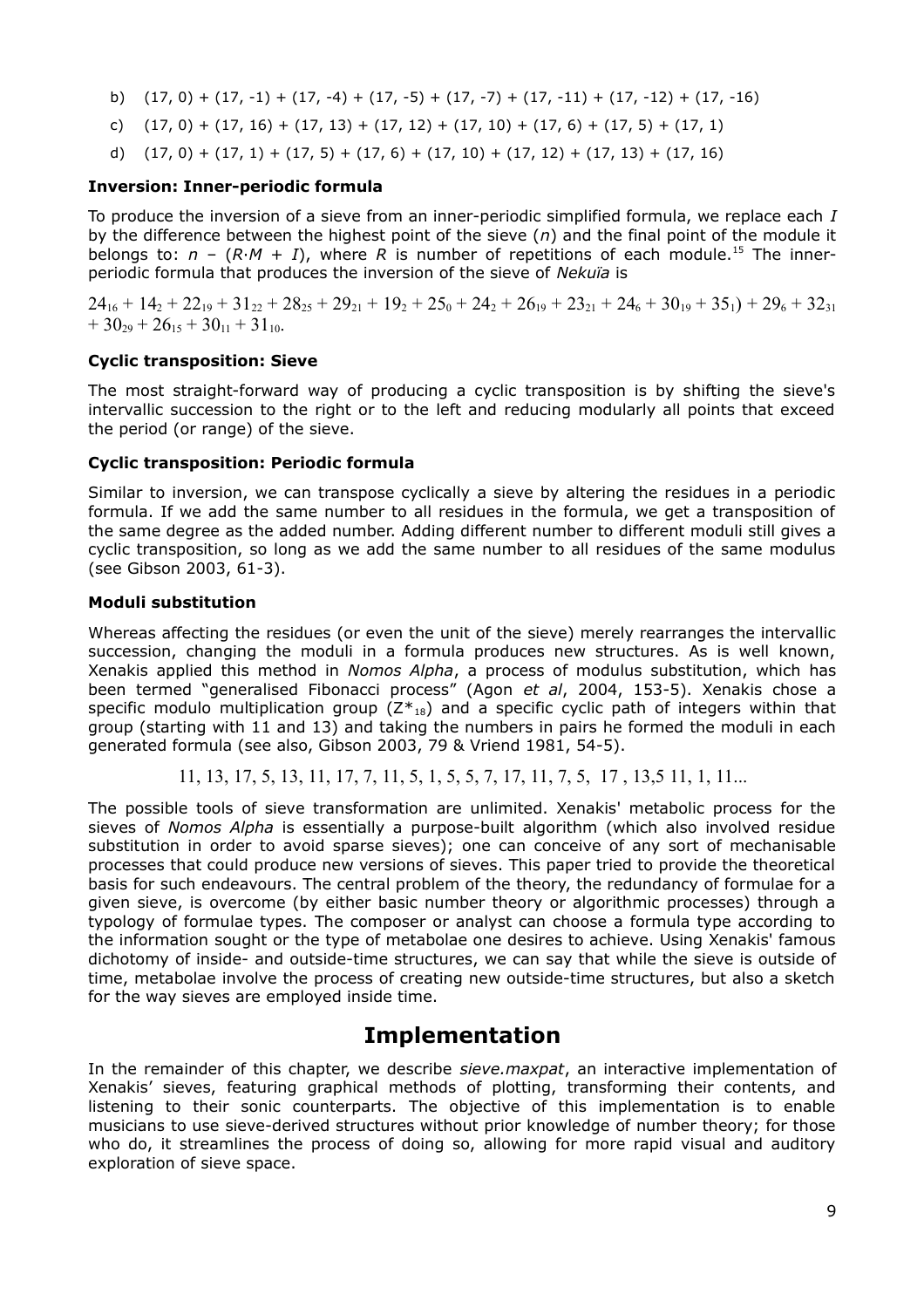### **Sieve Logic**

The implementation we present here is based on Ariza's implementation in the Python programming language (2005). There are, however, certain significant differences between our approaches.

The prime departure is that his starting point is the formula (what he calls *sieve*) and not the sieve as a series of *points* (which he calls *sieve segment*; Ariza 2005, 46). He distinguishes between *complex* and *simple sieve models*. The simple sieve employs at most two levels of grouping of modules (*residual classes*), where in the inner level there is only intersection, and in the outer outer level there is only union; in a *maximally simple sieve* (equivalent to our simplified formula) modules are combined only by union. As the primary interface, the formula can be handled by *compression*, a process that always results in the production of a maximally simple sieve (a sieve that has not been compressed is *expanded*). There are two forms of compression: *compression by intersection* can be applied to a simple sieve by combining all modules within inner intersection groups into a single module; a complex sieve can be compressed only *by segment*, by generating a sieve segment (a series of points), then resampling the values within this set to produce a maximally simple sieve (Ariza 2005, 42). The first of these to processes is *non-lossy*, whereas in compression by segment "the compressed and expanded sieves will generate identical sieve segments *only for the* z *provided during compression*", the default *z*-length being 0-99 (Ariza 2005, 42 & 51; emphasis added).

However, it is not clear why compression by intersection is only possible for a simple sieve, with its two levels of grouping, and not for a complex sieve with its multiple levels of grouping; one would naturally assume that it is indeed possible to combine all modules in any intersection group, on any level of nesting. Given that compression by segment is lossy, this is a significant analytical issue. As we can see, starting from opposite sides of the spectrum, the two approaches have to inevitably deal with the same fundamental problem: multiple formulas can produce the same series of points; and therefore, when working on a formal level, introducing steps that involve actual data (sieve segments), formal equivalence is disrupted. In our method, we have proposed two different transitions from the actual level of sieves to the formal level of the logical expression (one prime-arithmetic and one algorithmic) that both provide a unique (albeit one-way) relationship between these two levels.

### **Functionality**

The interface is built within Max/MSP 5.<sup>[16](#page-12-14)</sup> using Grill's *pyext*<sup>[17](#page-12-15)</sup> Max external to integrate Python objects within the Max environment. The entirety of the sieve number logic remains within Python, with graphical I/O performed with Max objects. Between the two lies a layer based upon *pyext*, implemented as another Python class, "pysieve". This layer serves to mediate between the two, acting as the "controller" layer of a Model-View-Controller architecture (Krasner 1988).

The fundamental operation is as follows (depicted in Figure 4):

- a) The user enters a sieve *either* as a textual formula (via a text input), *or* as a series of points on the number line (via a graphical display)
- b) The user selects whether the formula is to be decomposed or simplified
- c) The sieve is displayed graphically (if entered as a textual formula), and represented as an output formula through the algorithmic process of simplification.

The structure of the sieve can then be modified, either textually or graphically, with the results immediately visible. Alongside a number-line plot, the set of integers contained within the sieve is listed for reference.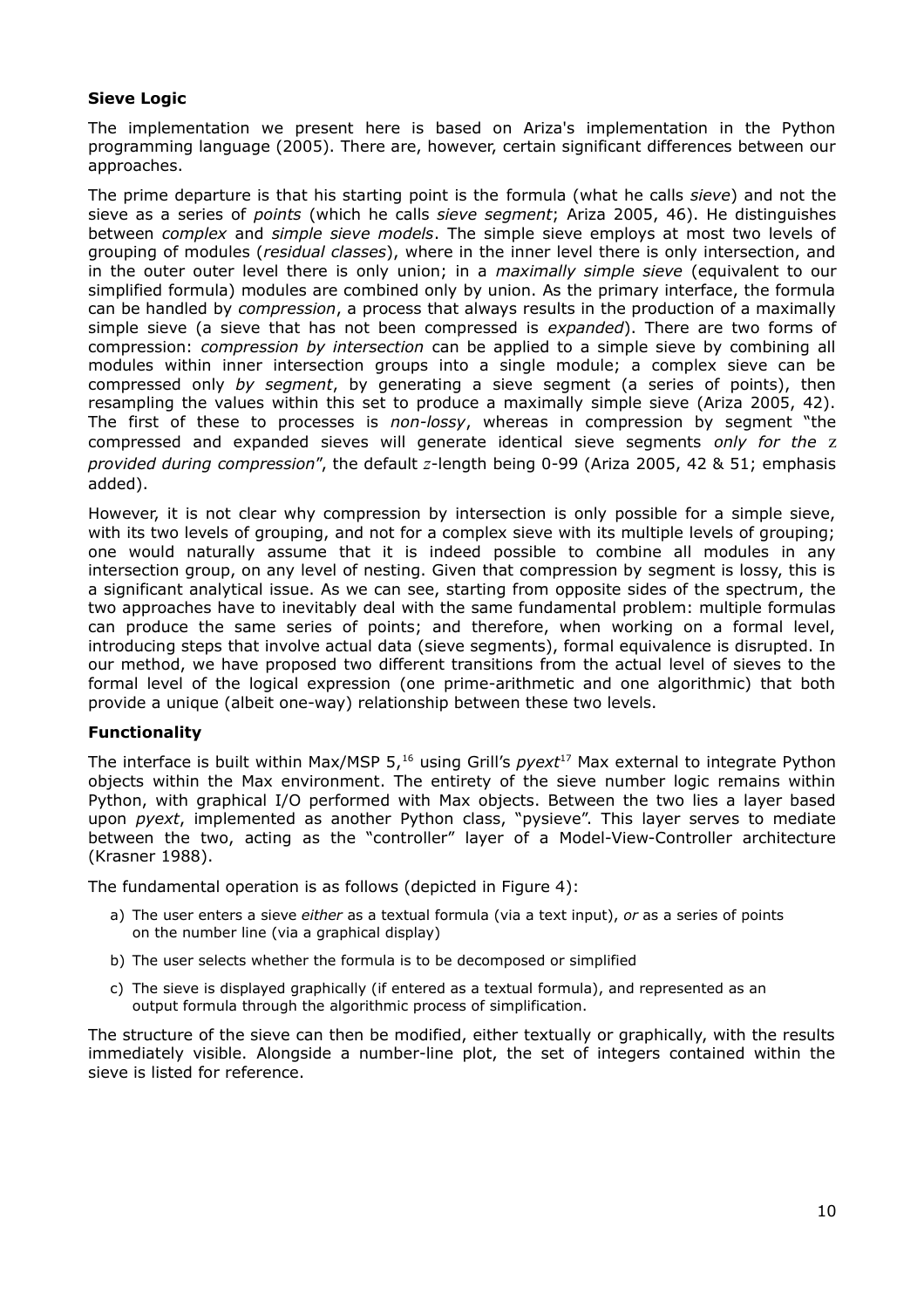

Once a sieve has been constructed, it can then be transformed according to the metabolae described above. At present, transformations include *substitution* and *transposition*.

Finally, it is possible to hear an auditory representation of the sieve's structure through Max/MSP's MIDI output. The points within a sieve can be treated in a number of different fashions:

as a pitch class, with their numeric indices corresponding to MIDI note numbers; in this case, they are heard in sequence, allowing the composer to treat the contents of a sieve as a non-octave scale. These pitches can either be treated as semitones (as per classic MIDI pitch numbering) or whole tones. A future extension is planned which will allow fractional pitches, for microtonal composition.

as time intervals, with their indices corresponding to offsets in time; in this case, they are treated as a rhythmic sequence.

**Figure 4:** Activities and control flow.

If a MIDI keyboard is connected to the

software, it can be used to trigger notes within the sieve by generating note-on events: keyboard presses will thus only produce pitches within the sieve's scale. The graphical user interface of the instrument is depicted in Figure 5.

#### **Limitations**

Due to the graphical representation being limited by the width of the display window, the number line is limited to a maximum of 88 points. Calculating simplified sieves for large prime moduli can require a very long time, during which time the graphical display will remain frozen.

#### **Obtaining the application**

*sieve.maxpat* is freely available for download and usage. It requires Max/MSP 5 plus a working installation of Python 2.6, with the framework described in Ariza (2005). The software can be obtained from the website of the Xenakis International Symposium: http://www.gold.ac.uk/ccmc/xenakis-international-symposium/programme/

 $6821483$  $app1y$ simplify  $_{\text{clear}}$  $O$  manual  $\cdot$  $\sqrt{88}$ shift G  $\left\lfloor \cdot \right\rfloor$ **The Second** C  $\frac{30}{20}$   $\frac{32}{31}$   $\frac{34}{35}$   $\frac{36}{37}$   $\frac{38}{30}$   $\frac{40}{35}$  $503$ }  $(1502)$   $(403)$  $\boxed{\vdash 0 \qquad \qquad} \Rightarrow \quad \boxed{\vdash 0 \qquad }$ point indices copy substitute B listen: Pitch: ⊤≎⊺ start Т

**Figure 5**: Screenshot of the sieve interface.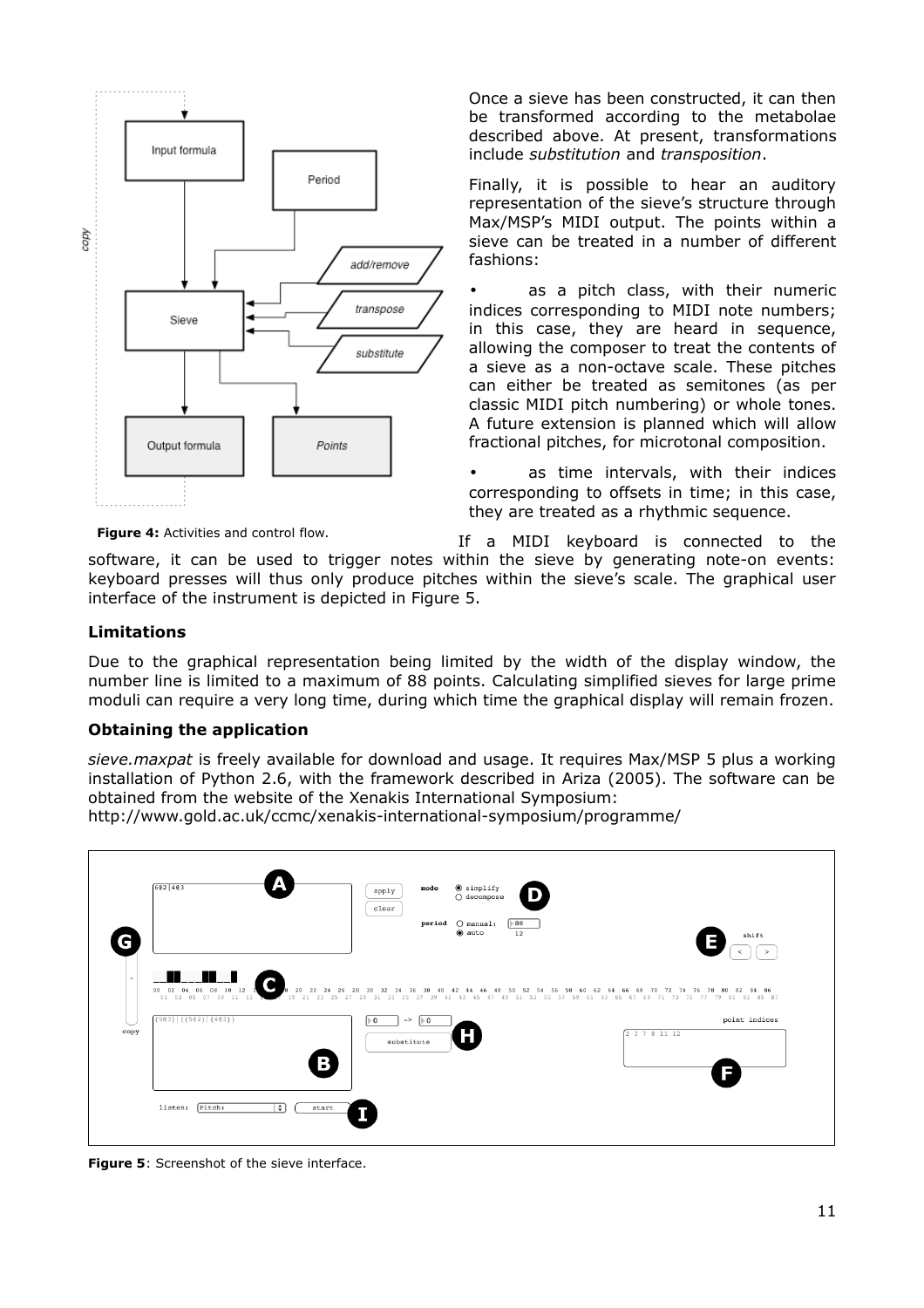| <b>Item</b> | <b>Function</b>                                                                                                                                                                                                                                                 |  |  |  |  |
|-------------|-----------------------------------------------------------------------------------------------------------------------------------------------------------------------------------------------------------------------------------------------------------------|--|--|--|--|
| A           | Formula input, using the notation of Xenakis $[ (3, 0) + (4, 1) ]$ or Ariza $[ \{ 3@0   4@1 \} ]$ . Can<br>be validated (with "apply") or cleared.                                                                                                              |  |  |  |  |
| в           | Formula output, minimised based on simplification or decomposition (see D) and relative to the<br>currently-selected period.                                                                                                                                    |  |  |  |  |
| C           | Sieve number line, with marked points included within the current sieve. If the last user action<br>was from the formula input (A), the points on this line are updated accordingly. Points can be<br>added manually, which will update the formula output (B). |  |  |  |  |
| D           | Mode selection (simplify vs decompose) and period selection (auto vs manual). Manual period will<br>set the outer periodicity regardless of the formula; automatic mode will set the period to the<br>lowest common multiple of the input formula's moduli.     |  |  |  |  |
| Е           | Sieve transposition: shifts all points in the sieve one unit to the left or right.                                                                                                                                                                              |  |  |  |  |
| F           | Point indices: a set containing all of the numeric points within the sieve.                                                                                                                                                                                     |  |  |  |  |
| G           | Copy: copies the formula output to input (reflecting manual changes to the sieve).                                                                                                                                                                              |  |  |  |  |
| н           | Substitute: replaces every instance of modulus X with modulus Y in the output formula.                                                                                                                                                                          |  |  |  |  |
| I           | Listen: generates musical output based on the current sieve, taking its constituent points as pitch<br>values (MIDI tones or semitones) or time intervals (to generate rhythmic sequences).                                                                     |  |  |  |  |

## **References**

Agon, Carlos; Moreno Andreatta; Gérard Assayag & Stéphan Schaub. 2004. "Formal Aspects of Iannis Xenakis' 'Symbolic Music': A Computer-Aided Exploration of Compositional Processes". *Journal of New Music Research* 33/2: 145–59.

Ariza, Christopher. 2005. "The Xenakis Sieve as object: A New Model and a Complete Implementation". *Computer Music Journal* 29/2: 40-60.

Exarchos, Dimitris. 2008. "Iannis Xenakis and Sieve Theory: An Analysis of the Late Music (1984-1993)". PhD Diss., Goldsmiths, University of London.

Gibson, Benoît. 2003. "Théorie et pratique dans la musique de Iannis Xenakis: À propos du montage". PhD Diss., École des hautes études en sciences sociales.

Jones, Evan. 2001. "Residue-Class Sets in the Music of Iannis Xenakis: An Analytical Algorithm and a General Intervallic Expression". *Perspectives of New Music* 39/2: 229-61.

Krasner, Glenn and Stephen Pope. 1988. "A cookbook for using the model-view controller user interface paradigm in Smalltalk-80". *Journal of Object-Orientated Programming* 1/3: 26-49.

Squibbs, Ronald. 1996. "An Analytical Approach to the Music of Iannis Xenakis: Studies of Recent Works". PhD Diss., Yale University.

Varga, Bálint András. 1996. *Conversations with Iannis Xenakis*. London: Faber and Faber.

Xenakis, Iannis. 1976. *Musique. Architecture*. Tournai: Casterman.

Xenakis, Iannis. 1990. "Sieves". *Perspectives of New Music* 28/1: 58-78.

Xenakis, Iannis, 1992. *Formalized Music: Thought and Mathematics in Composition.* Compiled and edited by Sharon Kanach. Stuyvesant, New York: Pendragon Press.

#### **Notes**

<span id="page-11-0"></span><sup>1</sup> The first published material on Sieve Theory was in Xenakis' article "La voie de la recherche et de la question", in